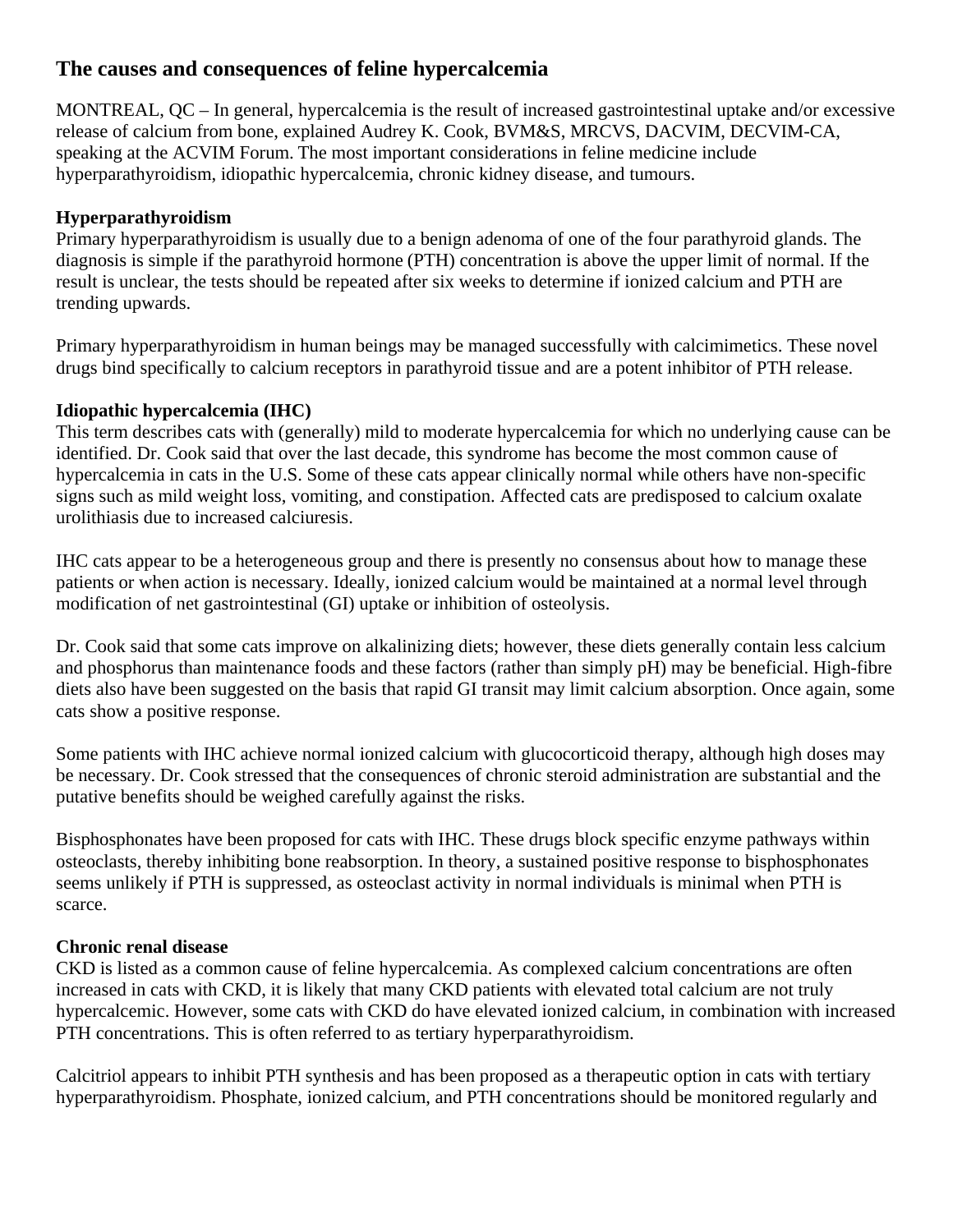the calcitriol dose titrated slowly upwards as appropriate. If ionized calcium increases, the drug must be discontinued immediately.

Dr. Cook explained that parathyroidectomy is a recognized treatment for tertiary hyperparathyroidism in human beings who fail medical therapy; however she noted that the technical requirements of this procedure certainly limit its use in feline patients.

Although they are still under investigation, calcimimetics warrant consideration in patients with tertiary hyperparathyroidism. Aberrant PTH release may be regulated effectively without the possible complications associated with calcitriol.

#### **Tumours**

Neoplasia is an important cause of hypercalcemia in cats, with lymphoma and squamous cell carcinoma being most common. The mechanism usually is due to release of a fetal protein called PTH-related protein, which mimics the effect of PTH. In most patients, a thorough physical examination, abdominal ultrasonography and thoracic radiographs are adequate to locate the malignancy. Bone marrow aspiration, bone scans, and organ/lymph node aspiration may be necessary in the more challenging cases.

In the short term, hypercalcemia should be managed with saline diuresis, loop diuretics, and injectable bisphosphonates. Hypercalcemia usually resolves rapidly with chemotherapy in cats with lymphoma. Patients with inoperable carcinomas or other non-lymphoid neoplasms may be managed with glucocorticoids and subcutaneous fluids. Chronic bisphosphonate therapy may also be considered.

#### **Consequences of hypercalcemia**

Dr. Cook said that the clinical signs associated with hypercalcemia are often vague and non-specific, and include lethargy, vomiting, anorexia, and constipation. Decreased motility may be a factor in GI dysfunction, and might in turn increase calcium uptake by the intestine.

Even small increases in ionized calcium result in marked increase in 24 hour urine calcium excretion. Consequently, many cats present with signs related to calcium oxalate urolithiasis. Dysuria and hematuria may be reported if stones form in the urinary bladder. Abdominal pain and renal compromise may occur with an obstruction in the pelvis or ureter. Because of the close connection between calcium disorders and stone formation, all hypercalcemic cats should be screened for stones with abdominal imaging, and ionized calcium should be measured in any cat with urolithiasis.

Independent of the etiology of hypercalcemia, renal damage is a major cause of patient morbidity. This is somewhat dependent on serum phosphate concentrations, but can occur regardless of the calcium-phosphorus product if hypercalcemia is severe.

Severe hypercalcemia is associated with abnormal neuromuscular function, CNS compromise, and cardiac arrhythmias. Rapid increases in serum calcium can be fatal.

## **Evaluating the hypercalcemic cat**

Dr. Cook suggested that the initial approach to the hypercalcemic cat be influenced by the magnitude of the hypercalcemia, the serum phosphorus concentration, renal status, and the severity of clinical signs. If hypercalcemia is severe (i.e., total calcium > 15 mg/dl), if the calcium-phosphorus product is > 70, or the patient is azotemic, it is appropriate to start supportive care while diagnostic tests are performed.

The diagnostic approach should be guided by patient history and physical examination findings, along with the results of the complete blood count, biochemical profile, and urine analysis. If the serum phosphate is increased,